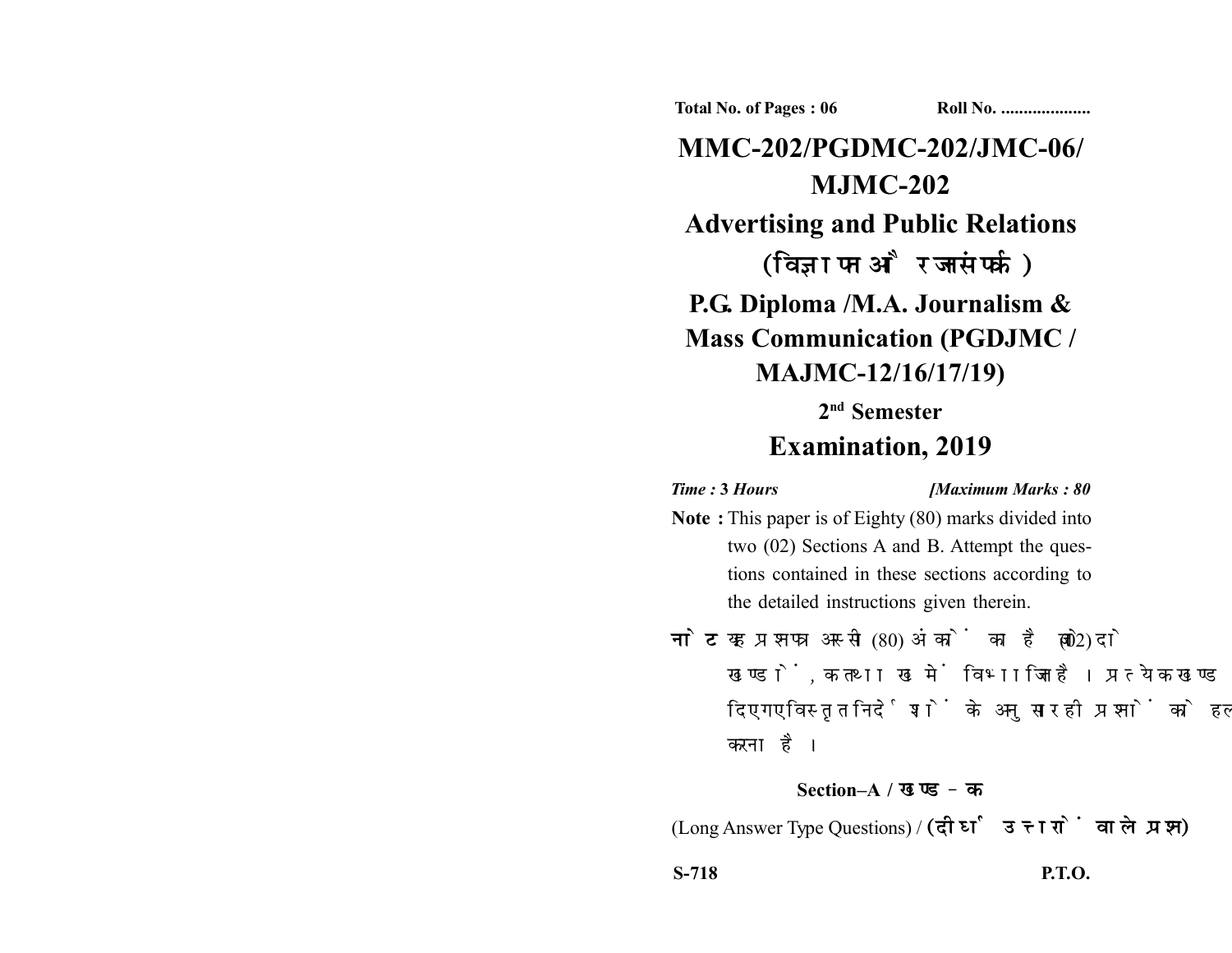4. What do you mean by corporate Social Responsibility? Explain with relevant case studies.

कॉर्पोरेट सामाजिक उत्तरदायित्व क्या है? उचित उदाहरण देकर समझायें।

5. Describe different stages of media management done by advertising agency.

विज्ञापन एजेंसी द्वारा किये जाने वाले मीडिया प्रबंधन के विभिन्न चरण बताइये।

#### **Section–B /**

(Short-Answer-Type Questions) / (लघु उत्तरों वाले प्रश्न)

- **Note :** Section 'B' contains Eight (08) short-answertype questions of Seven (07) marks each. Learners are required to answer any Five (05) questions only. **(5×7=35)**
- नोट: खण्ड'ख' में आठ (08) लघु उत्तरों वाले प्रश्न दिये गये हैं, प्रत्येक प्रश्न के लिए सात (07) अंक निर्धारित हैं। शिक्षार्थियों को इनमें से केवल पाँच (05) प्रश्नों के उत्तर देने हैं।
	- 1. Differentiate between advertising and public relations.

विज्ञापन व जनसंपर्क में अंतर बताइये।

- 2. Explain different stages of a product life cycle.
	- उत्पाद जीवन-चक्र के विभिन्न चरण विस्तार से बताइये।
- 3. Write about the different components of press kits and their respective use.

एक प्रेस किट में शामिल किये जाने वाली चीजों व उनके उपयोग के बारे में बताएँ।

- 4. What do you mean by crisis management in public relations? Explain with relevant examples.
	- जनसंपर्क में संकट प्रबंधन से क्या तात्पर्य है? उचित उदाहरण देकर समझाएँ।
- 5. What do you mean by client brief? Explain its importance.

क्लाइंट ब्रीफ क्या होता है? इसका महत्व समझाएँ।

6. Which is more effective medium of advertising-television or hoardings? Explain with reference to their strengths and weaknesses.

टेलीविजन व होर्डिंग में से कौन-सा विज्ञापन माध्यम बेहतर है? अपना उत्तर इन माध्यमों के गण व कमियों के सन्दर्भ में समझाइये।

**S-718 P.T.O. S-718**